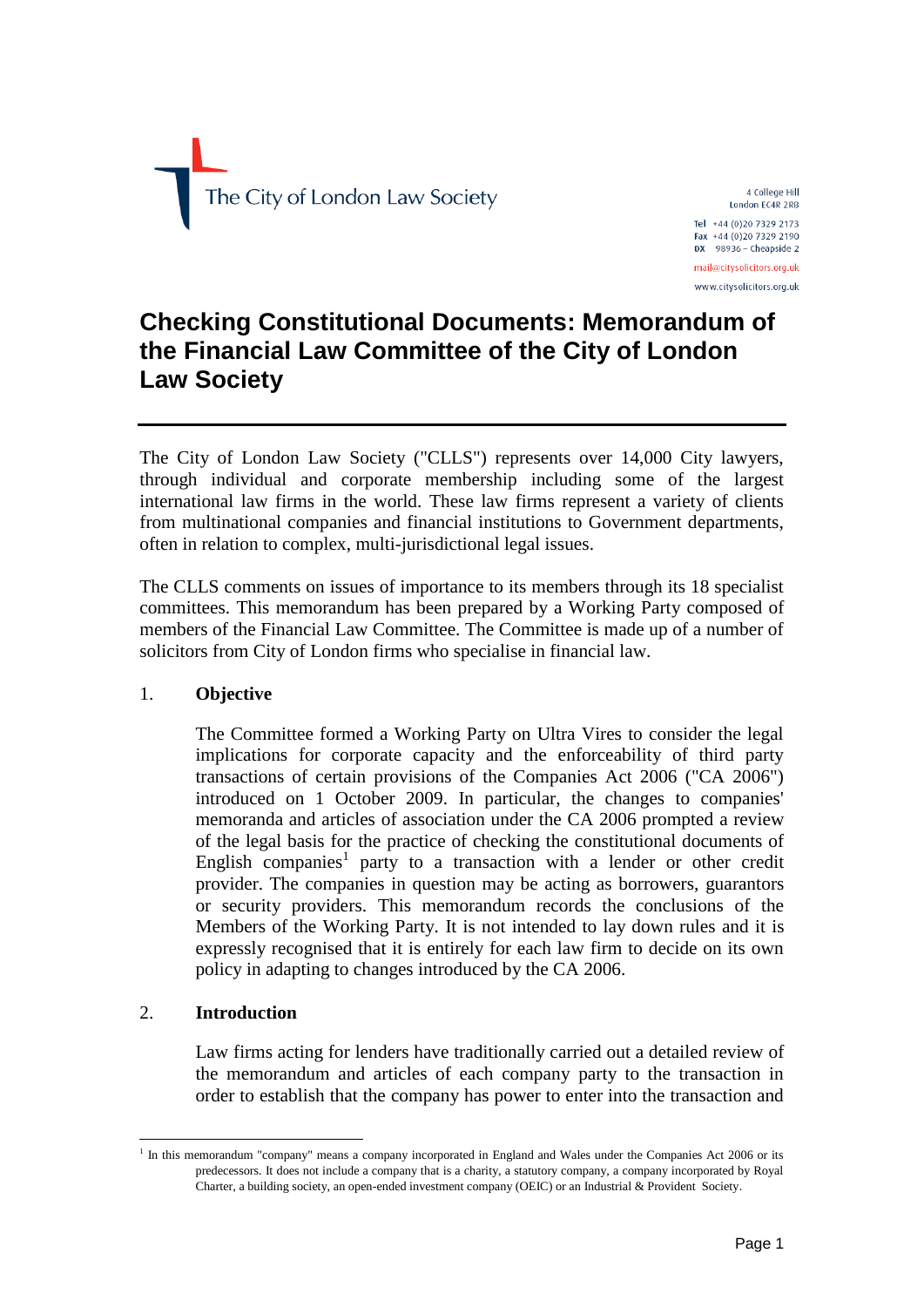that the directors of such company have the requisite authority to exercise that power. Board minutes have been drafted in such a way as to ensure that there is appropriate evidence that directors have in fact duly authorised the transaction. As part of this process, it has been necessary to consider the quorum requirements for board meetings, whether directors may vote and be counted in the quorum and whether any restriction on the exercise of the directors' powers has been observed. Law firms have drafted or approved the drafting of board minutes which have reflected these matters.

When obtaining advice in relation to a specific transaction, lenders have generally not been prepared to rely on the statutory protection for third parties afforded by sections 35(1), 35A and 35B of the Companies Act 1985 ("CA 1985"), which have now been replaced by more or less equivalent provisions in sections 39 and 40 CA 2006 (set out in the Appendix). Instead, they have requested law firms to issue legal opinions in their favour confirming that the relevant companies have the capacity and power to enter into the transaction documents, that all necessary corporate or other action has been taken to authorise the execution of those documents and that the obligations the companies have assumed thereunder are legal, valid and binding. Law firms have been prepared to give these opinions based on the due diligence outlined above.

This is in contrast to the practice of some banks or other financial institutions in relation to certain transactions where external legal advice has not been sought because the volume and size of those transactions has meant that it is simply not practicable or cost effective to check the constitutional documents of the relevant companies in each and every case. As a result, those financial institutions have opted to rely on the statutory protection for third parties in the event that any irregularities in the constitutional documents or internal procedures of their customers come to light.

This paper does not seek to lay down any rules as to the checks that should or might be carried out by a law firm acting for a particular lender in a particular transaction. The purpose is to highlight the issues raised by the provisions of the CA 2006 as they relate to questions of corporate capacity and directors' powers; the net result of which, we would suggest, involve a change of emphasis in the due diligence practices of law firms.

# 3. **Changes to the Memorandum**

From 1 October 2009 the memorandum of association of a company incorporated on or after that date has ceased to be of any practical significance, following the company's formation, and does not contain a statement of the company's objects. For those companies incorporated before 1 October 2009 under the CA 1985 or earlier legislation ("existing companies"), the majority of the provisions of their memoranda, including existing objects clauses, are to be treated as provisions of their articles<sup>2</sup>. This means that any objects of an existing company originally contained in its memorandum will

 2 Section 28 CA 2006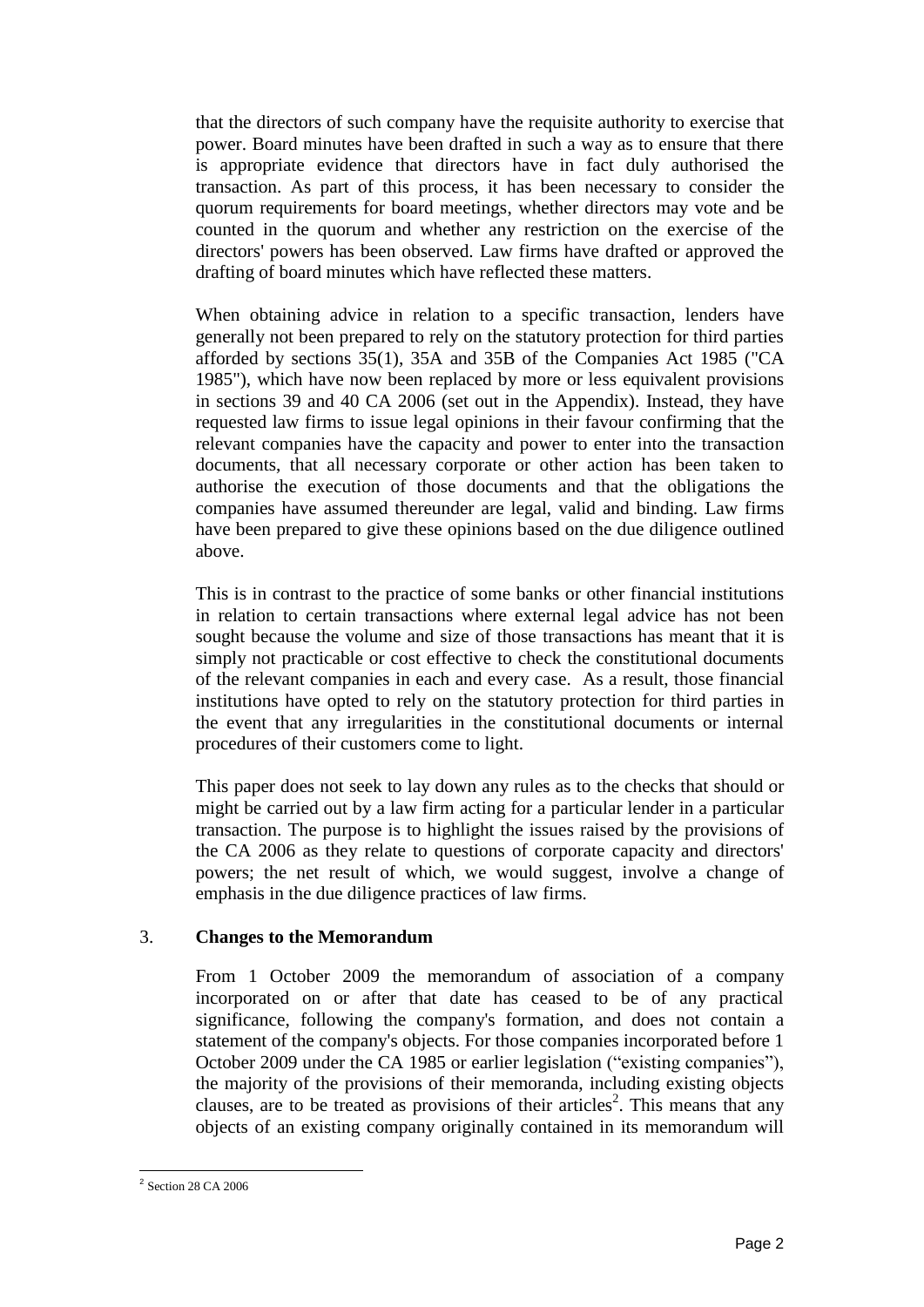serve as an internal limitation or fetter on the authority of the directors but will not, as a matter of law, result in a transaction with a third party being void by reason only of the company's lack of capacity.

Checks of the memorandum are now redundant for companies incorporated under the CA 2006. For existing companies, the relevant provisions of their memoranda are deemed to form part of their articles. For all companies, therefore, the articles now represent the key constitutional document.

#### 4. **Checking Corporate Capacity**

In addition to deeming existing objects clauses to be provisions of the articles, the CA 2006 makes other changes relevant to corporate capacity. Section 31(1) CA 2006 provides that "unless a company's articles specifically restrict the objects of the company, its objects are unrestricted"<sup>3</sup>. This applies to new companies incorporated under the CA 2006 and to existing companies. The effect is to give companies unlimited objects unless those objects are specifically restricted in the articles. It is likely therefore that section 31(1) will reverse the practice under the old (pre 1 October 2009) regime of extensively listing the objects which the company can pursue. The position under the new (post 1 October 2009) regime is that a company will have to take steps expressly to exclude or limit any activities, by means of restrictions in its articles, otherwise its objects will be taken to be unrestricted.

These changes require a shift in the focus of any review of the constitutional documents carried out on behalf of lenders. Instead of looking for express objects declaring what a company can do, which has been the prevailing practice for some time, lawyers will want to review the constitutional documents in order to ensure that there are no *restrictions* on what the company can do.

# 5. **Checking Directors' Powers**

By virtue of section 31(1) CA 2006, a company which has unrestricted objects will have unlimited powers. Again, however, it is important to note that such powers may be subject to express restrictions in the articles to be observed as part of the internal management of the company.

As it is no longer necessary to check a company's constitutional documents for express powers, or to consider whether any powers arise by implication, lawyers will want to focus on whether there are any *restrictions* on those powers. These will have a bearing on the way in which the directors exercise the powers conferred on them. For example, the power to borrow will be implied but the exercise of that power may be restricted by the imposition of a borrowing limit.

 $\overline{a}$ <sup>3</sup> The CA 2006 private company (limited by shares) model form of articles contain no objects or powers in relation to dealings with third parties. The model form of articles are automatically adopted by a newly formed company except to the extent specifically excluded or modified (section 20 CA 2006). For the model form see The Companies (Model Articles) Regulations 2008 SI 2008 No.3229.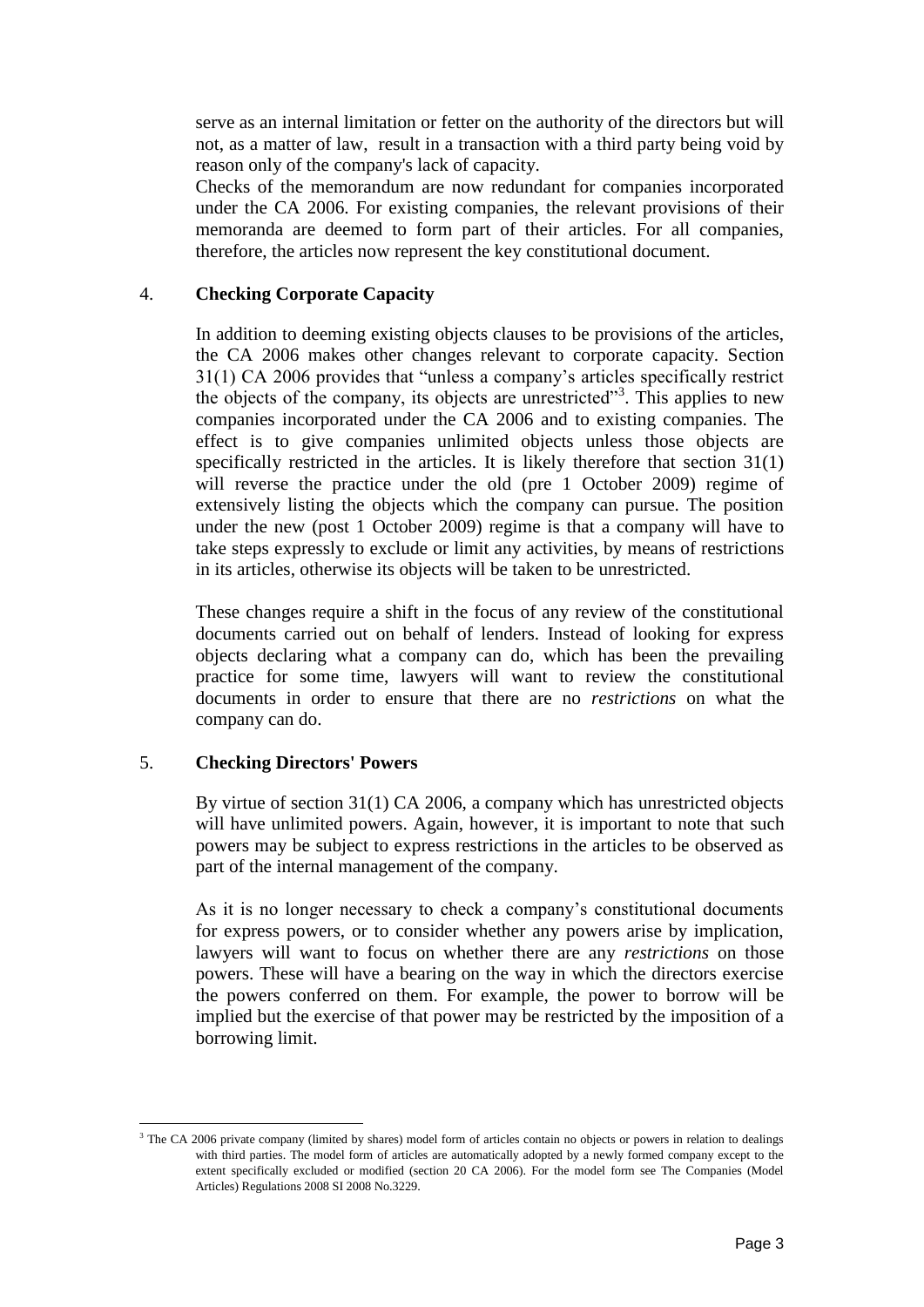Equally, directors' powers may be restricted in their scope by virtue of express objects which an existing company has retained in its constitution. When acting for the borrower, therefore, it may be necessary to consider whether the directors are exercising any powers that would fall outside the scope of express objects which the borrower has opted to retain. The effect of section 28 CA 2006 is to make the specified objects serve as internal limitations on the directors' authority and thereby preserve the bargain with the shareholders as to the activities which the company can pursue. Whilst section 31(1) CA 2006 allows the company to undertake any activity, provided that there is no specific restriction in the articles, it does not override the bargain with the shareholders. Therefore, if the directors exercise their powers otherwise than for a purpose which is ancillary to the specified objects, they may potentially be exposed to shareholder challenge.

# 6. **Protection of Third Parties**

The level of due diligence undertaken by law firms in financing transactions will depend on the parties for whom they are acting. When advising borrowers, lawyers should consider continuing to undertake a thorough review of the borrower's constitutional documents. When acting for the lenders, it is suggested that law firms will want to review the constitutional documents of obligor companies in order to ascertain whether there are any restrictive provisions affecting the capacity of the company or the powers of the directors. There has been some debate, however, as to whether there is real benefit to lenders in requiring even this level of due diligence to be undertaken, in view of the combined effect of the changes introduced by the CA 2006 on 1 October 2009.

Third parties dealing with companies may be protected by virtue of sections 39 and 40 CA  $2006<sup>4</sup>$ . The position of third parties under these new provisions is not markedly different from the position under sections 35(1), 35A and 35B of the CA 1985. The most notable difference in the new sections appears in section 40 which refers to the power of the *directors* to bind the company, rather than the power of the *board of directors* (as per section 35A(1)).

Section 39 CA 2006 provides that "the validity of an act done by a company shall not be called into question on the ground of lack of capacity by reason of anything in the company's constitution". From this perspective, it is not necessary for a third party to investigate whether the relevant transaction falls within the activities which the company can pursue. Section 40 CA 2006 states that as far as a third party dealing with a company in good faith is concerned, "the power of the directors to bind the company....is deemed to be free of any limitation under the company's constitution". Again, a third party is not required to make enquiries into the company's constitutional documents

 4 Except where the company is a charity, unless certain limited circumstances apply (section 42 CA 2006).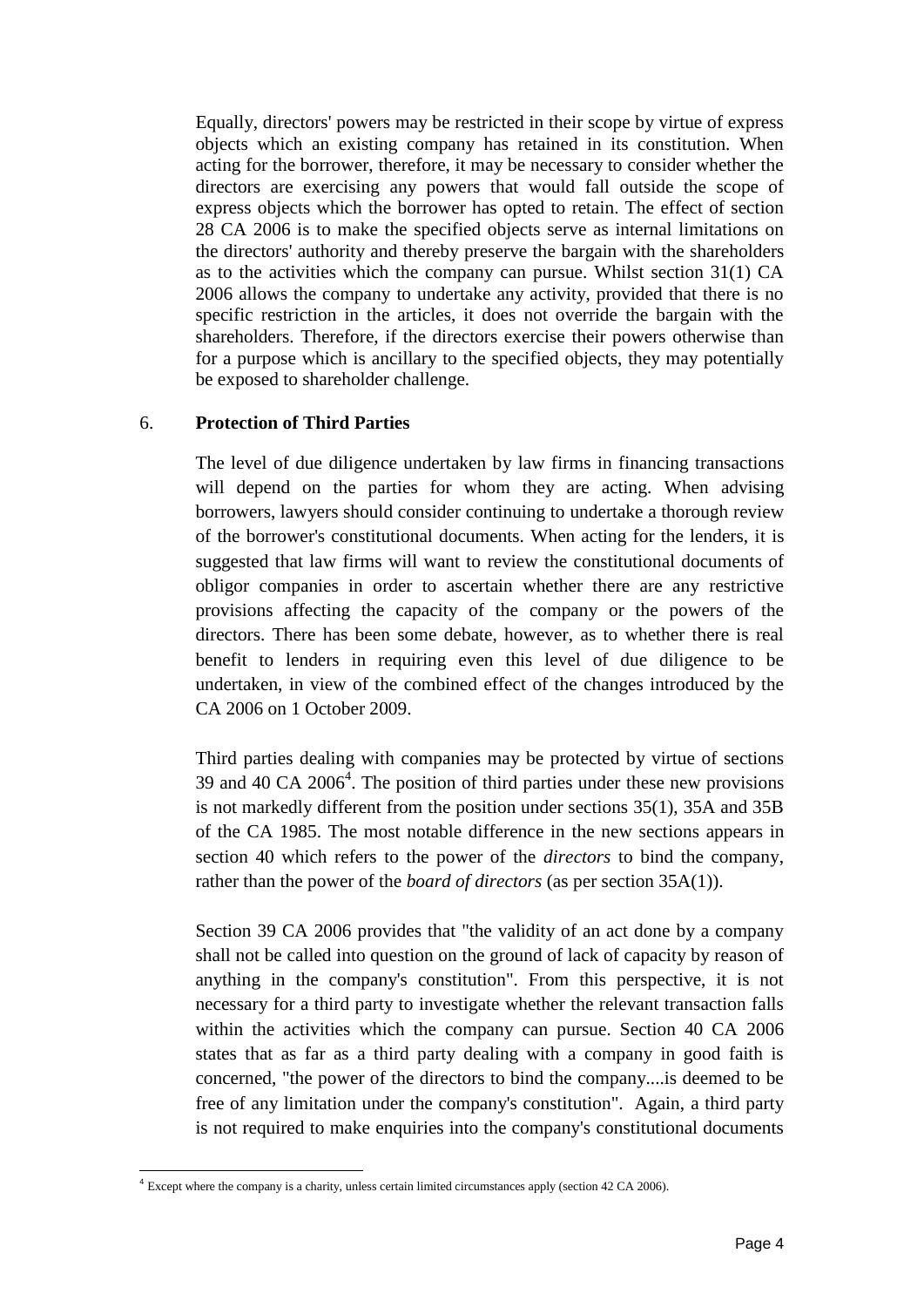in order to ascertain whether the directors can bind the company to the transaction.

Given these statutory assurances, and the fact that many companies are likely to take advantage of the other new provisions under the CA 2006 which permit them to have unlimited objects and unlimited powers (unless they choose expressly to restrict them), should lenders feel more comfortable about relying on the statutory protection available to them and less inclined to require a detailed review of the constitutional documents of companies party to the transaction? We believe that there are five reasons why relying on the statutory protection may not always be advisable. They relate to (i) the requirement that the third party must be acting in good faith; (ii) breach of directors' duties; (iii) the issue of connected parties; (iv) the risk of no or inquorate board meetings; and (v) the threat of shareholder challenge.

#### *Good faith*

The possibility that third parties might have knowledge of matters which would render them vulnerable to a challenge of lack of good faith has been one reason why lenders have generally been advised not to place reliance on any form of statutory protection but instead to carry out due diligence on the company's constitutional documents and board minutes in order to ensure that the directors have actual power to bind the company. The position remains the same under the CA 2006 where the good faith of the lender is a key factor in determining whether the statutory protection under section 40 will be available to safeguard the transaction. Knowledge of a breach of the articles alone is not enough to constitute bad faith. However, if the lender also knows that the directors are misusing their powers and the lender stands to benefit as a result, then the lender will most likely be in bad faith.

It might be argued that the constitutional documents of the obligors to the transaction do not need to be checked if the only concern is the good faith of the lender because good faith can normally be assumed. However, in practice good faith is likely to be judged retrospectively when it is too late to salvage the arrangement. The transaction, and the motives behind it, are most likely to be scrutinised by a liquidator when the company in question is insolvent. A lender's dealings with a company in financial difficulties may be viewed with a greater degree of suspicion than would otherwise normally be the case.

#### *Breach of directors' duties*

Section 40(1) CA 2006 only deems the directors' powers to be "free of any limitation under the company's constitution". It follows that a person who knows, or ought to know, that the directors are breaching a duty, other than a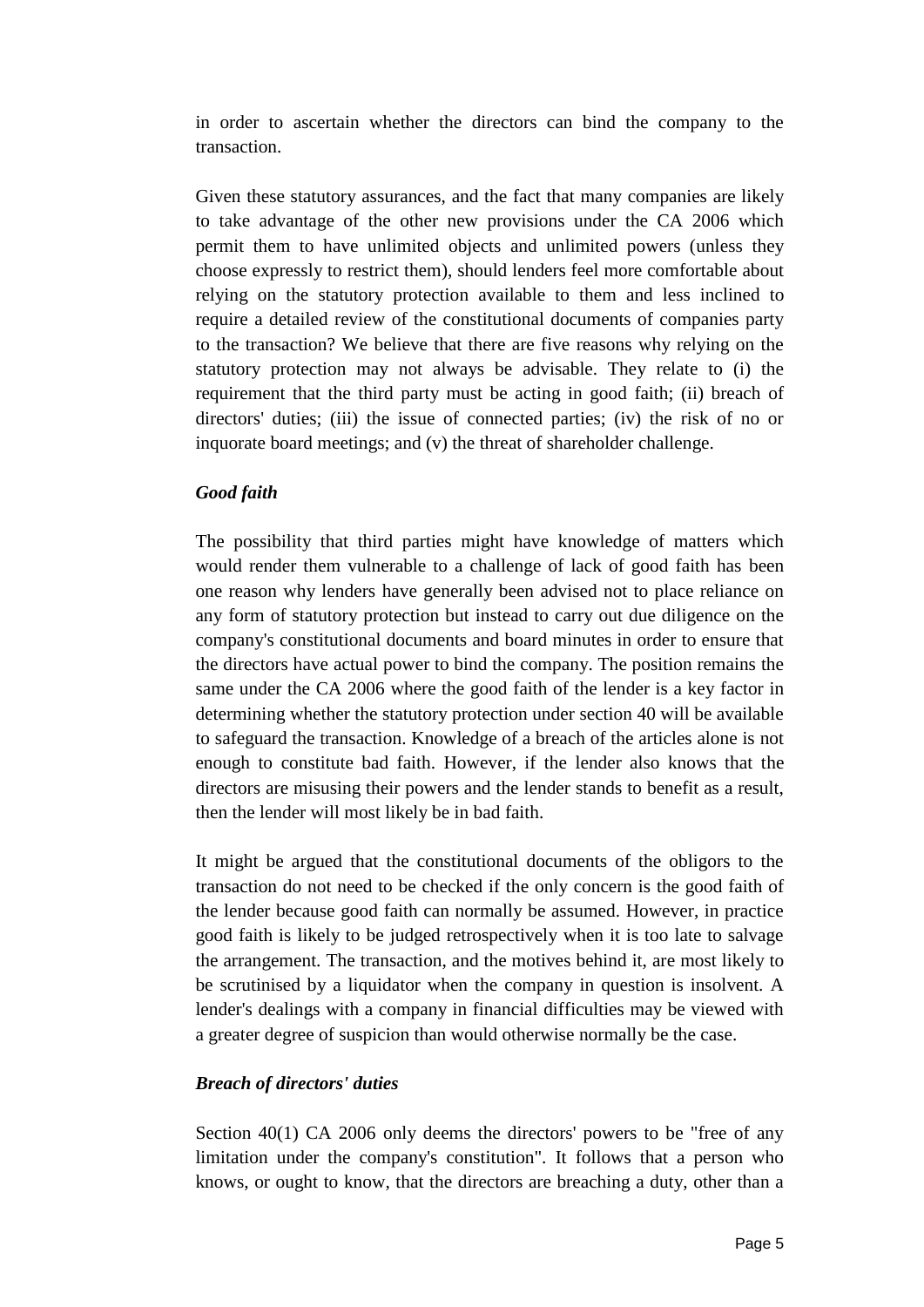duty merely to observe a constitutional limit on their powers, is not able to rely on the statutory protection.

For example, section 172 CA 2006 imposes a statutory duty on the directors to exercise their powers in the way they consider, in good faith, would be most likely to promote the success of the company for the benefit of its members as a whole, or in order to achieve an authorised purpose of the company. Before the duty was put on a statutory footing, the courts have held that, if the directors breach this duty in causing the company to enter into a transaction which is not in its best interests, and if the other party to the transaction, such as a bank taking a guarantee or security, was aware of that fact (or if circumstances were such as to put it on enquiry), then the transaction between the company and that party could be set aside: see *Rolled Steel Products (Holdings) Limited v. British Steel Corporation* [1985] 3 All ER 52. If the directors breach their statutory duty in such circumstances, it is arguable that the other party would not be acting in "good faith", for the purposes of section 40 CA 2006, if aware of the facts.

Directors are also under a statutory duty to disclose the nature and extent of any interest (direct or indirect) in a proposed transaction or arrangement with the company at a meeting of the directors (in compliance with section 177 CA 2006 and the company's articles of association). Failure to do so will render the transaction voidable at the instance of the company. It is arguable that the transaction would be voidable against a third party who knew, or ought to have known, that non-compliance with a disclosure requirement meant that there was no requisite quorum, or no requisite majority of directors, at the meeting purporting validly to authorise the transaction. Thus, if a third party were aware of these facts or put on enquiry, the protection of section 40 might not apply.

# *Connected parties*

Section 40 is also not a safe haven where the transaction exceeds a limitation on the powers of the directors and the other parties include a director of the company, a director of its holding company or a person connected with any such director<sup>5</sup>. In such circumstances, the transaction is voidable at the option of the company. It is worth noting that the rights of a third party bank, which received the benefit of guarantees from various companies in the borrower's group, for example, would not be affected provided that the bank itself was not (i) a director of any of the companies or their holding companies or (ii) connected with a director of any such company<sup>6</sup>.

 5 Section 41 CA 2006.

<sup>6</sup> Section 41(6) CA 2006.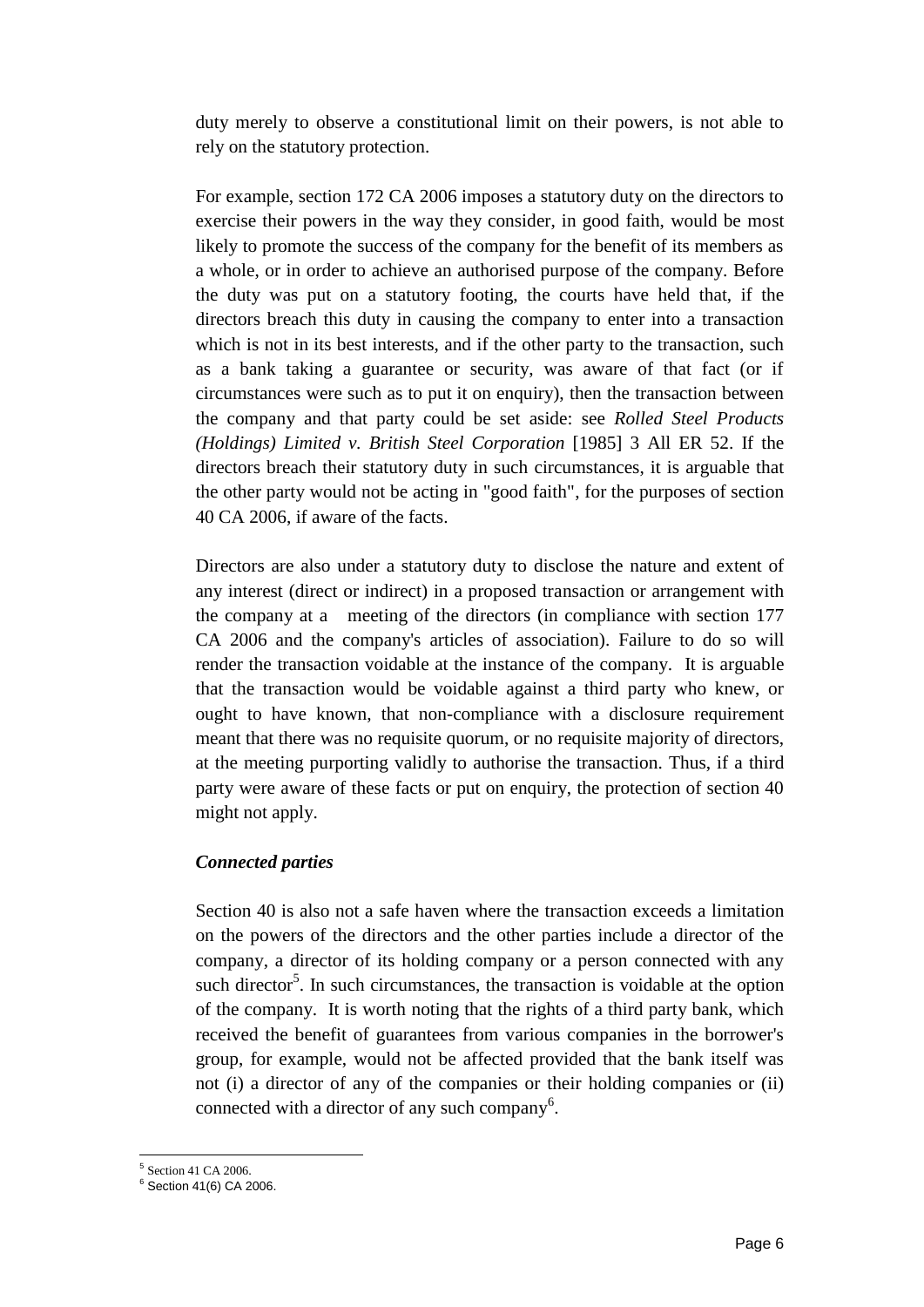A person connected with a director<sup>7</sup> includes, amongst others, members of a director's family and a body corporate with which the director is connected. In complex transactions it may well be preferable to undertake a review of all the constitutional documents of the group companies rather than attempt to establish with which companies the directors may be connected.

#### *No or inquorate board meetings*

A distinction must be drawn between a limitation imposed on directors' powers under a company's constitution and its internal authorisation procedures for the exercise of such powers. Section 40 covers the former but may not extend to the latter.

The question of whether the board meeting approving the relevant transaction was quorate can, therefore, pose problems. In spite of the change of wording from its predecessor referred to above, the statutory protection under section 40 may not be available if quorum requirements have been breached. A quorum requirement is relevant to the question of what constitutes a decision of the directors. This issue has come before the courts in different ways on several occasions but the courts have not been able to lay down a clear test to determine when third parties would be protected in these circumstances.

Of course, if there are doubts as to whether the statutory protection under section 40 extends to breaches of quorum requirements, the alternative approach is to rely on the rule deriving from *Royal British Bank v Turquand* (1855) 5 E & B 248. This states that outsiders dealing with a company are not concerned to enquire whether its internal procedures have been complied with. Where it is represented to an outsider that a transaction has been validly authorised, the outsider is entitled, under this rule, to assume compliance with all relevant procedures of a company, unless the outsider has notice to the contrary. However, a third party cannot rely on ostensible authority if he knows that a board meeting was not quorate (or knows of any other irregularity in the internal proceedings of the company) or if he is put on enquiry where proper enquiry would have revealed the defect. Hence lenders would be without protection from the common law if the directors' meeting approving the transaction was patently inquorate<sup>8</sup>. If the constitutional documents are to be reviewed with the aim of revealing any restrictive

1

 $7$  This has the same meaning as in Part 10 CA 2006.

<sup>&</sup>lt;sup>8</sup> An example is where the board minutes show that two directors attended the board meeting to approve the transaction but the third party is on actual notice that the quorum for the board meeting expressly stated in the company's articles is three directors. Another example is where the transaction is required by the articles to be approved by a special majority of the directors (e.g. including at least one 'A' Director) and, to the third party's knowledge, is not so approved.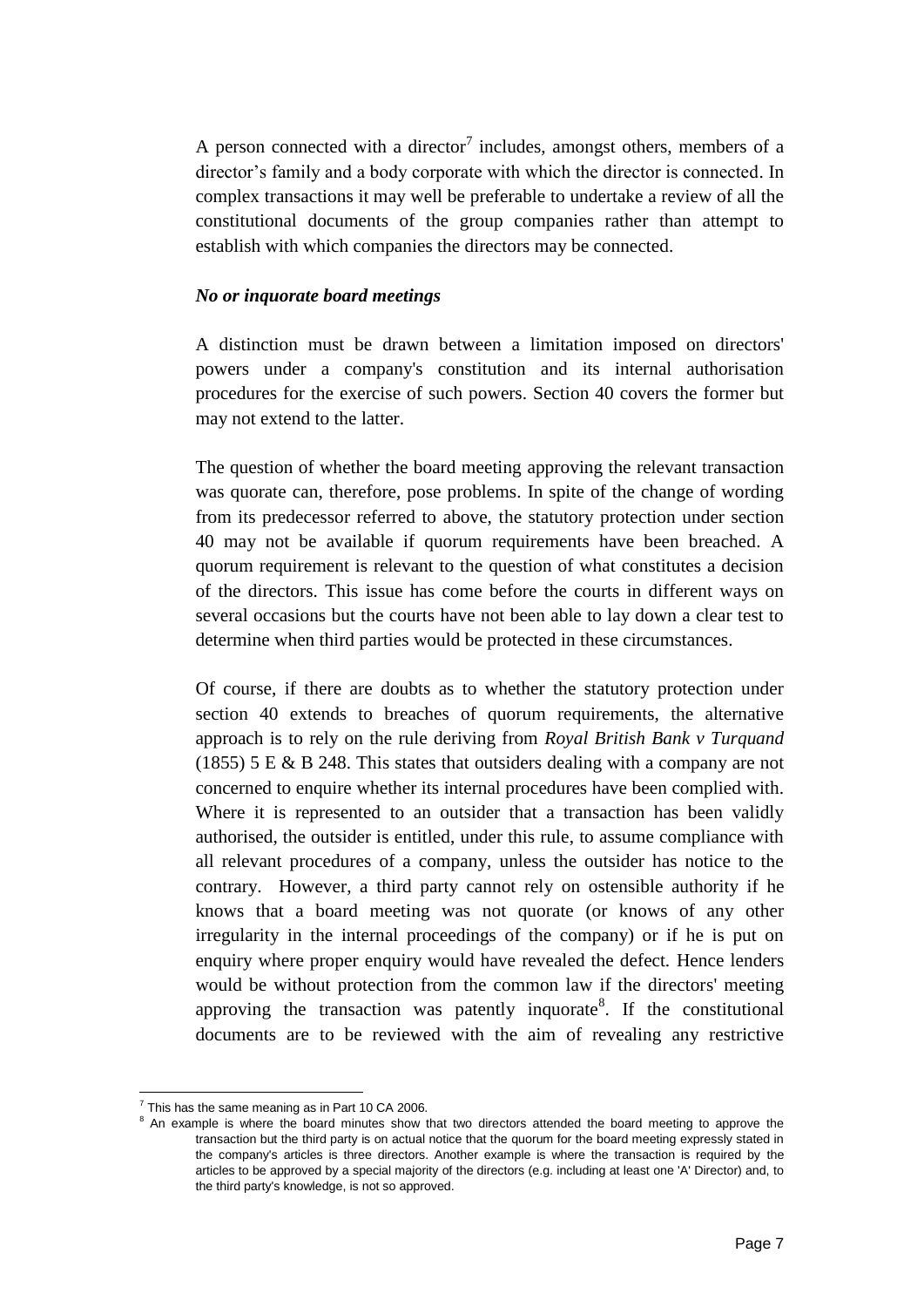provisions, then it makes sense to check quorum requirements at the same time.

# *Shareholder challenge*

Carrying out a review of the constitutional documents of the obligors can also help to minimise the threat of challenge to the transaction by the shareholders. Whilst section 40 should mean that a breach of the articles by the directors will not threaten the validity of the transaction vis-à-vis the lenders (unless they are acting in bad faith as explained above), it could lead to a potential dispute between the shareholders and the directors. Lenders are unlikely to want to be involved in a transaction which may be the subject of a dispute between shareholders and directors even if they do have the benefit of the statutory protection.

Shareholders might have grounds to challenge the transaction because the directors have abused their powers (by exercising them other than for the pursuit or attainment of existing objects which the company has retained in its constitution) or because they have been unfairly prejudiced by the directors' actions, amounting to a breach of their legitimate expectations<sup>9</sup>.

# 7. **Shareholder Resolutions**

In this way, checking the articles of companies can serve a precautionary function, highlighting circumstances in which an approving shareholder resolution would be advisable, whether in relation to a breach of a restriction in the articles (exceeding a borrowing limit, for example) or in relation to the purpose behind the exercise of powers by the directors.

Indeed, obtaining a shareholders' resolution approving the transaction can be a useful safeguard where there are any concerns about the directors' authority, particularly in situations which might cast doubt on whether the directors are exercising their powers for a proper purpose or where there is concern about compliance with their duty under section 172 CA 2006. Similarly, shareholder ratification of a breach of the articles can afford equal protection to lenders $^{10}$ .

 $\overline{a}$ <sup>9</sup> Section 994 CA 2006.

<sup>&</sup>lt;sup>10</sup> A shareholders' resolution approving a transaction will only protect the lenders to the company where that company is solvent and the transaction does not involve a fraud on its creditors (see *Rolled Steel Products [1985] 3 All ER 86*).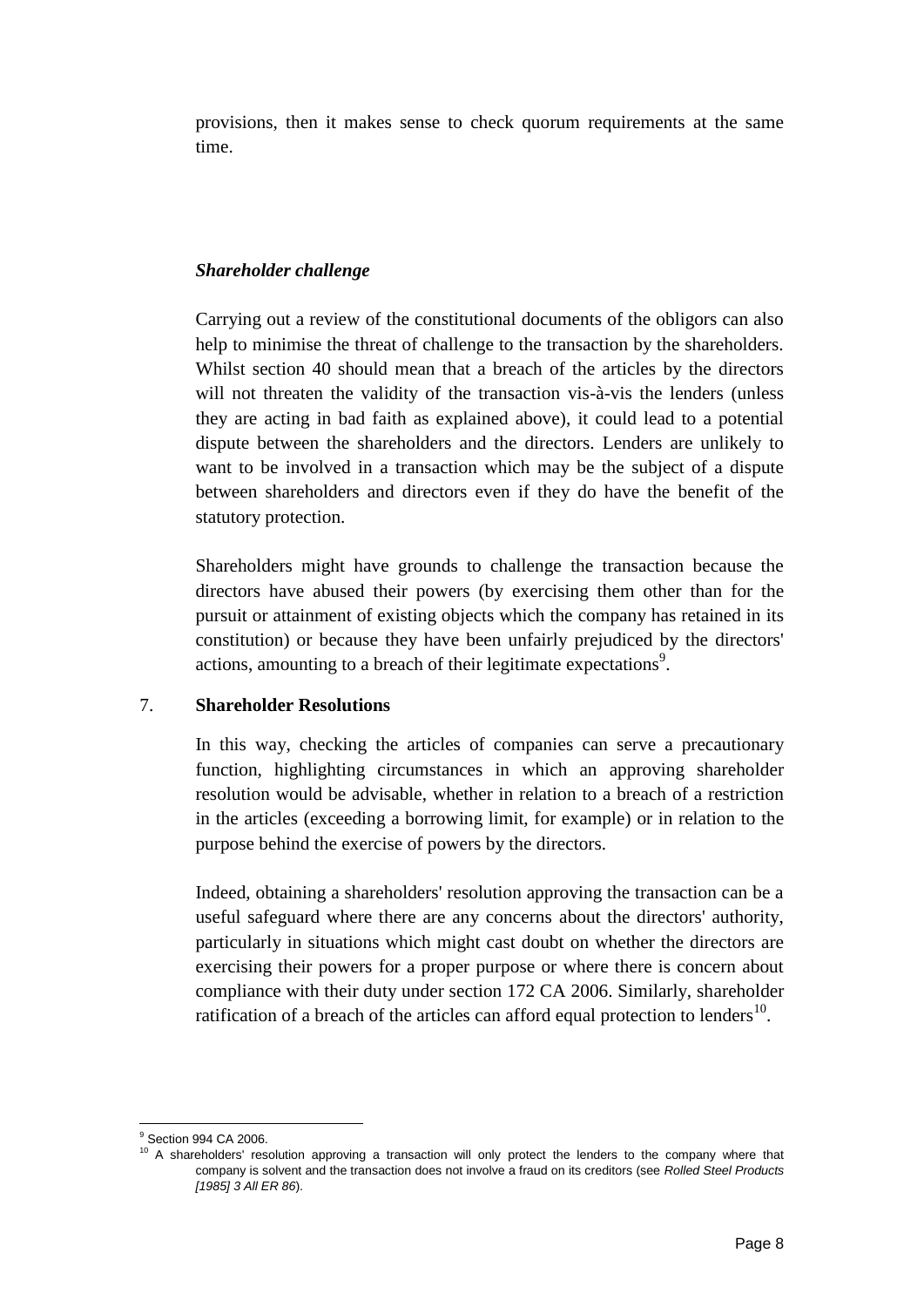## 8. **Conclusion**

While it is clearly for each practitioner to decide, on a case by case basis, what due diligence is appropriate, we believe that there are good legal reasons in law why law firms should continue to undertake a detailed review of the constitutional documents of obligor companies on behalf of their lender clients, as outlined above. Lenders may wish to rely on the statutory protection available to third parties in certain circumstances. It is our view, however, that where they are separately advised they will want to ensure that all proper checks have been made to bind the companies to the transaction, and continue to receive a legal opinion which gives comfort on such matters.

## **The Working Party on Ultra Vires CLLS Financial Law Committee**

**June 2010**

# **DISCLAIMER:**

This memorandum was developed by a working party of the CLLS Financial Law Committee. The aim of this memorandum is not to give definitive advice or intended to lay down rules and it is expressly recognised that it is entirely for each law firm to decide on its own policy in adapting to changes introduced by the Companies Act 2006. No liability whatsoever is accepted by those involved in the preparation or approval of this memorandum, or the firms that they represent, to any company or individual who relies on it.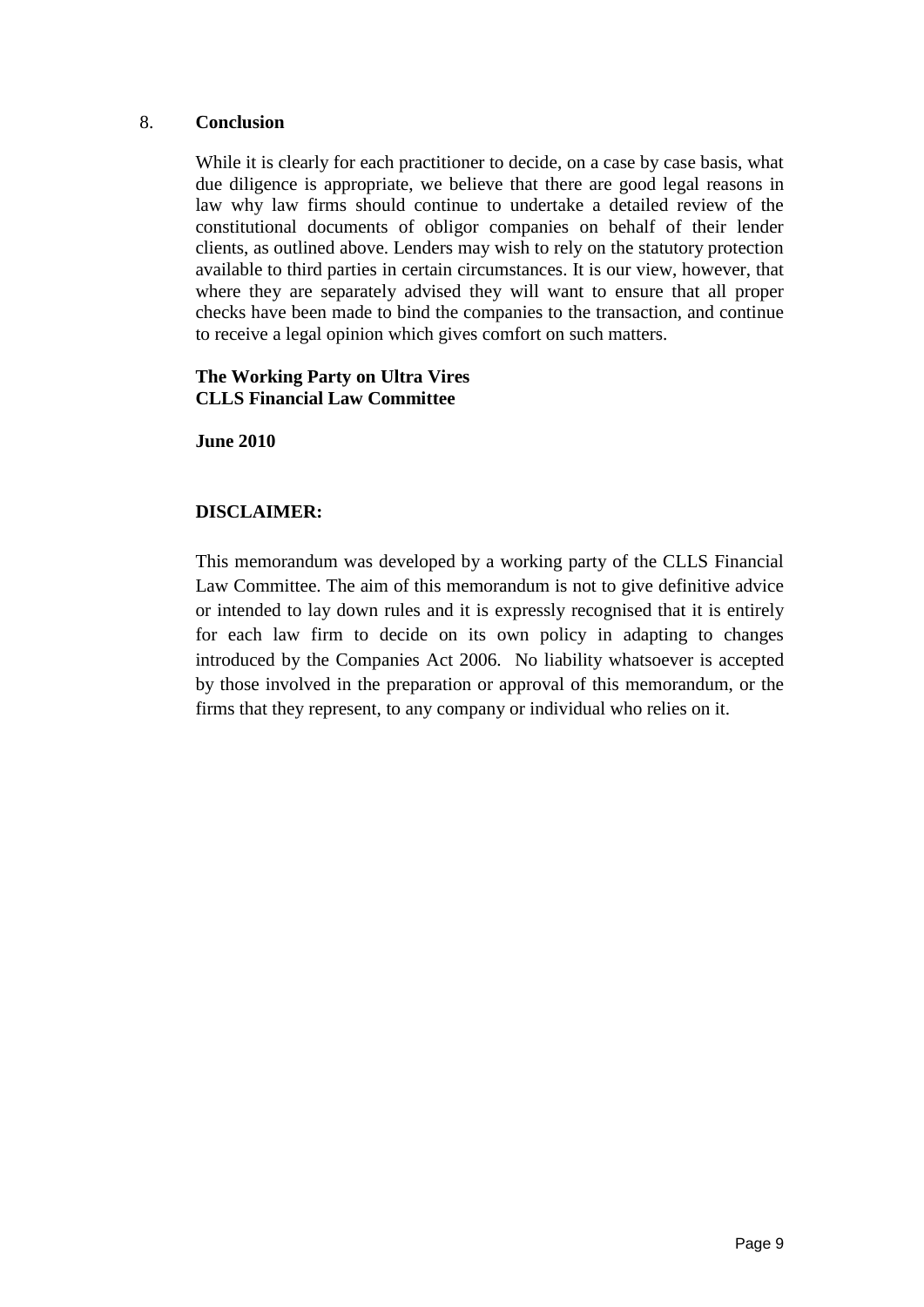#### **Appendix Companies Act 2006**

## 39. **A company's capacity**

- (1) The validity of an act done by a company shall not be called into question on the ground of lack of capacity by reason of anything in the company's constitution.
- (2) This section has effect subject to section 42 (companies that are charities).

## 40. **Power of directors to bind the company**

- (1) In favour of a person dealing with a company in good faith, the power of the directors to bind the company, or authorise others to do so, is deemed to be free of any limitation under the company's constitution.
- (2) For this purpose:-
	- (a) *A person "deals with" a company if he is a party to any transaction or any other act to which the company is a party;*
	- (b) *A person dealing with a company –*
		- (i) *is not bound to enquire as to any limitation on the powers of the directors to bind the company or authorise others to do so.*
		- (ii) *is presumed to have acted in good faith unless the contrary is proved, and*
		- (iii) *is not to be regarded as acting in bad faith by reason only of his knowing that any act is beyond the powers of the directors under the company's constitution.*
- (3) The references above to limitations on the directors' powers under the company's constitution include limitations deriving –
	- (a) *from a resolution of the company or of any class of shareholders, or*
	- (b) *from any agreement between the members of the company or of any class of shareholders.*
- (4) This section does not affect any right of a member of the company to bring proceedings to restrain the doing of an action that is beyond the powers of the directors.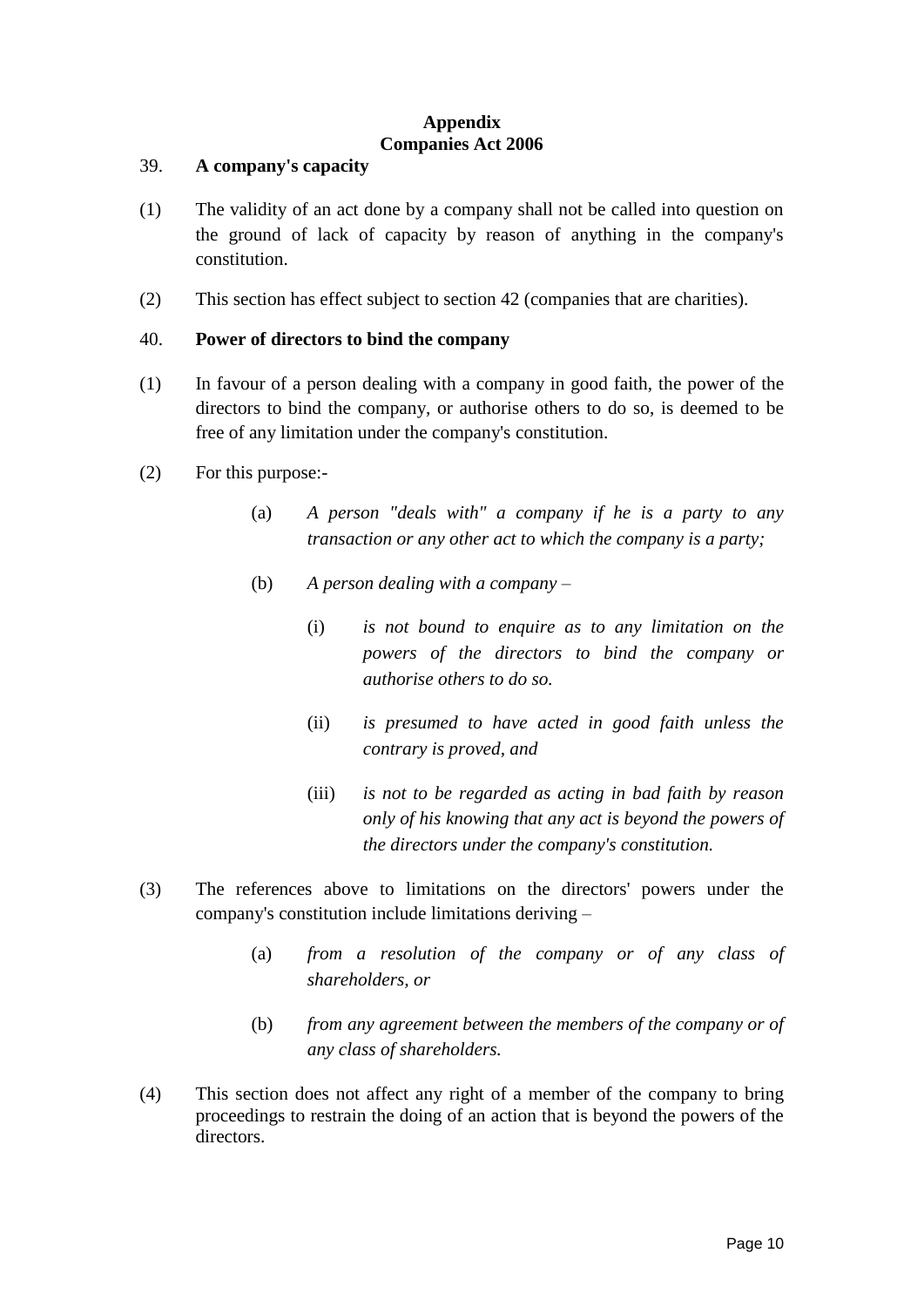But no such proceedings lie in respect of an act to be done in fulfilment of a legal obligation arising from a previous act of the company.

- (5) This section does not affect any liability incurred by the directors, or any other person, by reason of the directors' exceeding their powers.
- (6) This section has effect subject to -

Section 41 (transactions with directors of their associates), and

Section 42 (companies that are charities).

#### © CITY OF LONDON LAW SOCIETY 2011.

All rights reserved. This paper has been prepared as part of a consultation process. Its contents should not be taken as legal advice in relation to a particular situation or transaction.